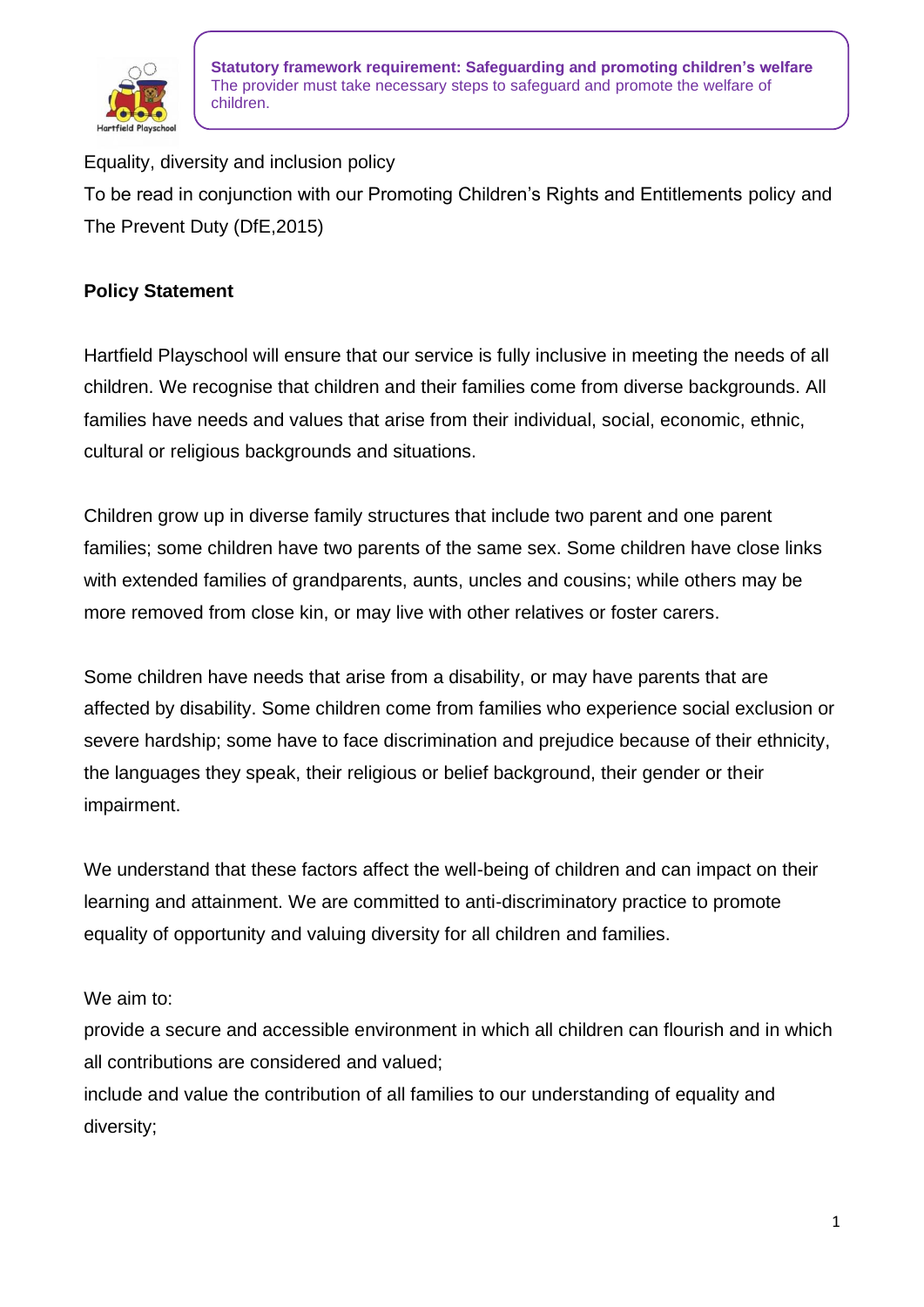

provide positive non-stereotyping information about gender roles, diverse family structures, diverse socio-economic, ethnic and cultural groups and disabled people;

improve our knowledge and understanding of issues of anti-discriminatory practice,

promoting equality and valuing diversity;

challenge and eliminate discriminatory actions;

make inclusion a thread that runs through all of the activities of the setting; and

foster good relations between all communities, seeking outside expertise where required

#### **Procedures**

Admissions

Our setting is open and accessible to all members of our community.

We advertise our service widely.

We reflect the diversity of our society in our publicity and promotional materials.

We provide information in clear, concise language, whether in spoken or written form.

We base our Admissions Policy on a fair system.

We ensure that all parents are made aware of our Valuing Diversity and Promoting Equality Policy.

We do not discriminate against a child or their family, or prevent entry to our setting, on the basis of a protected characteristic as defined by the Equalities Act (2010). These are: disability;

race;

gender reassignment;

religion or belief;

sex;

sexual orientation;

age;

pregnancy and maternity; and

marriage and civil partnership.

We do not discriminate against a child with a disability or refuse a child entry to our setting for reasons relating to their disability.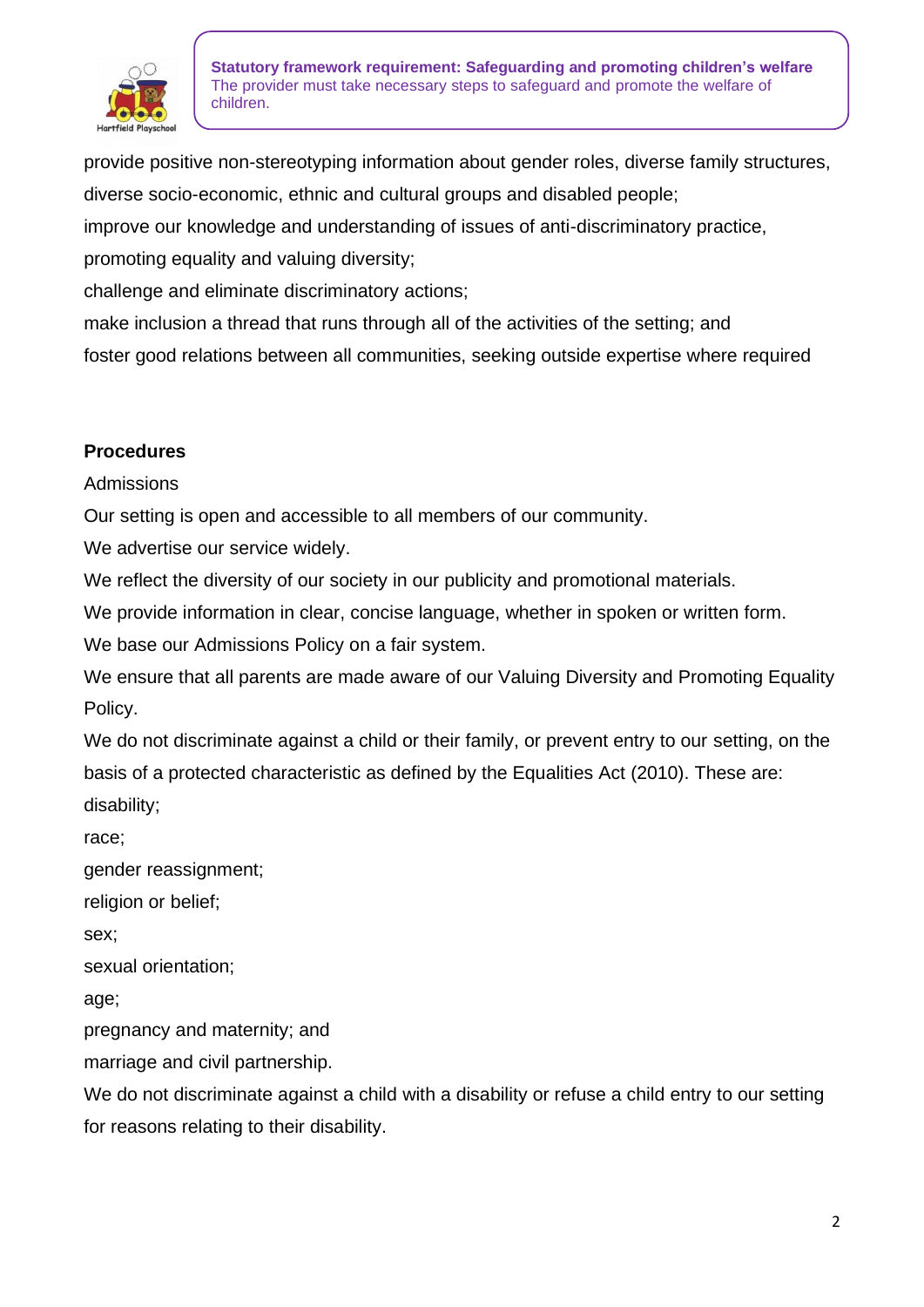

We ensure, wherever possible, that we have a balanced intake of boys and girls in the setting.

We make adjustments to ensure that disabled children can participate successfully in the services offered by the setting and in the curriculum offered.

We take action against any discriminatory behaviour by our staff, volunteers or parents whether by:

direct discrimination – someone is treated less favourably because of a protected characteristic e.g. preventing families of some racial groups from using the service; indirect discrimination - someone is affected unfavourably by a general policy e.g. children must only speak English in the setting;

association – discriminating against someone who is associated with a person with a protected characteristic e.g. behaving unfavourably to someone who is married to a person from a different cultural background; or

perception – discrimination on the basis that it is thought someone has a protected characteristic e.g. making assumptions about someone's sexual orientation because of their mannerisms or how they speak.

Displaying of openly discriminatory and possibly offensive materials, name calling, or threatening behaviour are unacceptable on our premises and will be dealt with immediately and discreetly by asking the adult to stop using the unacceptable behaviour and inviting them to read and to act in accordance with the relevant policy statement and procedure. Failure to comply may lead to the adult being excluded from the premises.

# **Employment**

We advertise posts and all applicants are judged against explicit and fair criteria.

Applicants are welcome from all backgrounds and posts are open to all.

We may use the exemption clauses in relevant legislation to enable the service to best meet the needs of the community.

The applicant who best meets the criteria is offered the post, subject to references and suitability checks. This ensures fairness in the selection process.

All our job descriptions include a commitment to promoting equality, and recognising and respecting diversity as part of their specifications.

We monitor our application process to ensure that it is fair and accessible.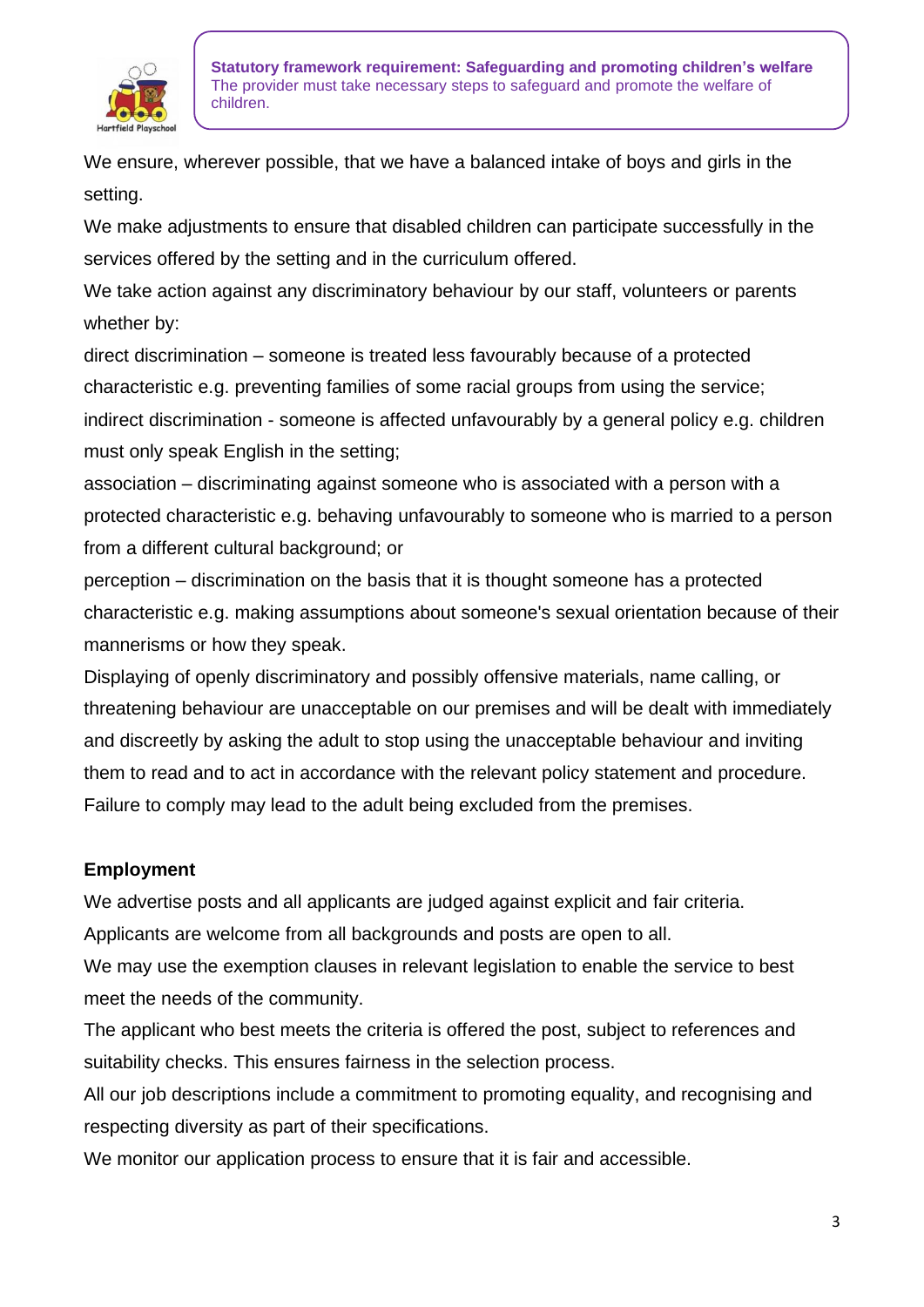

# **Training**

We seek out training opportunities for our staff and volunteers to enable them to develop anti-discriminatory and inclusive practices, which enable all children to flourish. We ensure that our staff are confident and fully trained in administering relevant medicines and performing invasive care procedures when these are required. We review our practices to ensure that we are fully implementing our policy for Valuing

Diversity and Promoting Equality.

# **Curriculum**

The curriculum offered in our setting encourages children to develop positive attitudes about themselves as well as people who are different from themselves. It encourages children to empathise with others and to begin to develop the skills of critical thinking.

Our environment is as accessible as possible for all visitors and service users. If access to the setting is found to treat disabled children or adults less favourably, then we will try to make reasonable adjustments to accommodate the needs of disabled children and adults. We will try to do this by:

making children feel valued and good about themselves and others;

ensuring that children have equality of access to learning;

undertaking an access audit to establish if the setting is accessible to all disabled children and adults;

making adjustments to the environment and resources to accommodate a wide range of learning, physical and sensory impairments;

making appropriate provision within the curriculum to ensure each child receives the widest possible opportunity to develop their skills and abilities, e.g. recognising the different learning styles of girls and boys;

positively reflecting the widest possible range of communities in the choice of resources; avoiding stereotypes or derogatory images in the selection of books or other visual materials;

celebrating locally observed festivals;

creating an environment of mutual respect and tolerance;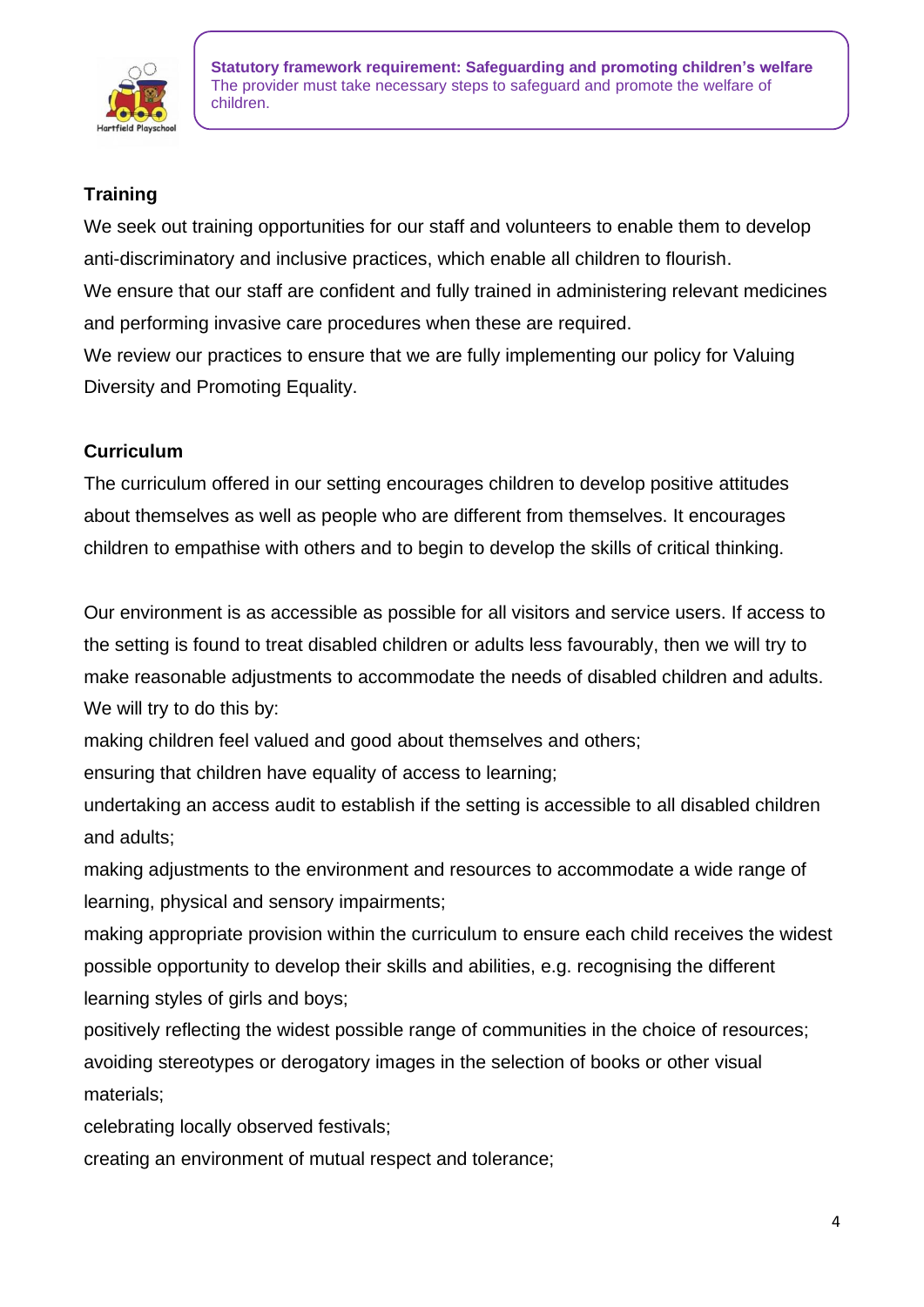

differentiating the curriculum to meet children's special educational needs;

helping children to understand that discriminatory behaviour and remarks are hurtful and unacceptable;

ensuring that the curriculum offered is inclusive of children with special educational needs and disabled children;

ensuring that children learning English as an additional language have full access to the curriculum and are supported in their learning; and

ensuring that children speaking languages other than English are supported in the maintenance and development of their home languages.

## **Valuing diversity in families**

We welcome the diversity of family lifestyles and work with all families.

We encourage children to contribute stories of their everyday life to the setting.

We encourage mothers, fathers and other carers to take part in the life of the setting and to contribute fully.

For families who speak languages in addition to English, we will develop means to encourage their full inclusion.

We offer a flexible payment system for families experiencing financial difficulties and offer information regarding sources of financial support.

We take positive action to encourage disadvantaged and under-represented groups to use the setting.

### **Food**

We work in partnership with parents to ensure that dietary requirements of children that arise from their medical, religious or cultural needs are met where ever possible. We help children to learn about a range of food, and of cultural approaches to mealtimes and eating, and to respect the differences among them.

### **Meetings**

POOHs Meetings are arranged to ensure that all families who wish to may be involved in the running of the setting.

We positively encourage fathers to be involved in the setting,